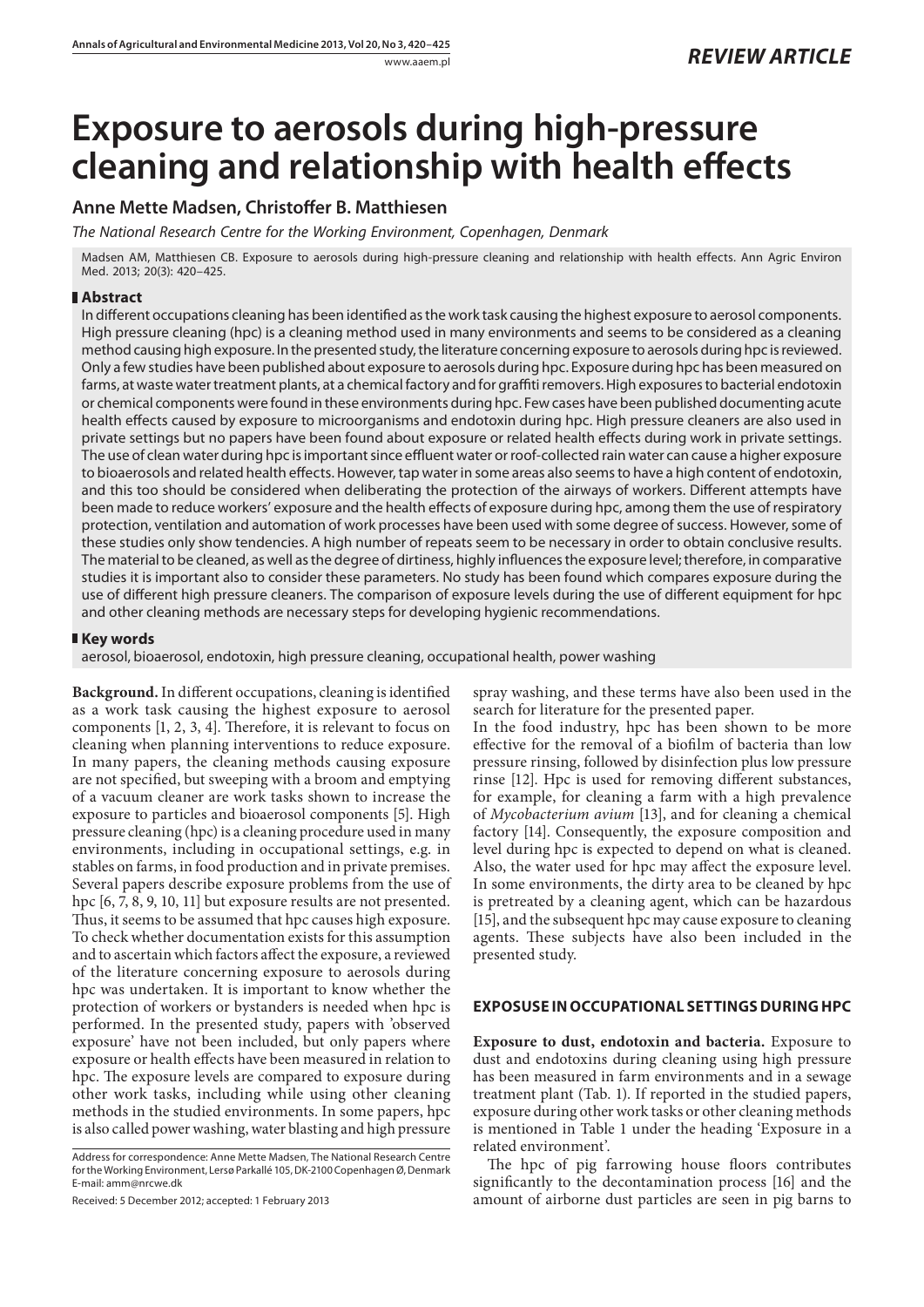Anne Mette Madsen, Christoffer B. Matthiesen . Exposure to aerosols during high-pressure cleaning and relationship with health effects

| Environ-<br>ment             | Specifi-<br>cation           | High<br>pressure<br>cleaner           | <b>Sampling</b><br>method | Personal/<br>stationary<br>sampling | Median<br>(Min-max)<br>n                | <b>Exposure to dust mg/m<sup>3</sup> Exposure to endotoxin EU/m<sup>3</sup></b><br>Median or mean<br>(Min-max)<br>$\mathsf n$ | <b>Exposure in related</b><br>environment<br>Unit/ $m3$<br>n                | <b>Study</b> |
|------------------------------|------------------------------|---------------------------------------|---------------------------|-------------------------------------|-----------------------------------------|-------------------------------------------------------------------------------------------------------------------------------|-----------------------------------------------------------------------------|--------------|
| Farm                         | Hpc                          | Nm                                    | <b>IOM</b>                | Personal                            | 0.54<br>÷,<br>$n=3$                     | 20.20<br>$n=3$                                                                                                                | Scraping poultry houses<br>6.67 mg dust 1861EU<br>$n=5$                     | $[2]$        |
| <b>Pig farm</b>              | <b>Bystanders</b><br>to hpc  | Nm                                    | IOM+<br>splashquard       | Personal                            | 0.94<br>$(0.74 - 1.55)$<br>$n = 16$     | *830<br>$(410 - 1170)$<br>$n = 16$                                                                                            | ä,                                                                          | $[25]$       |
| Pig farm                     | <b>Bystanders</b><br>to hpc  | Nm                                    | <b>IOM</b>                | Personal                            | $\approx$ 2.1<br>$(1.4 - 2.6)$<br>$n=6$ | $\approx$ *3000<br>$(2100 - 5600)$<br>$n=6$                                                                                   | Pre-cleaned by robot<br>$\approx$ 1.4 mg dust<br>$\approx$ *500 EU<br>$n=5$ | $[31]$       |
| Pig farm                     | Hpc                          | Nm<br>3500 psi                        | Impinger<br>(SKC)         | Stationary                          |                                         | 9378<br>$(1913 - 32422)$<br>$n=5$                                                                                             | ÷,                                                                          | $[42]$       |
|                              |                              |                                       | Impinger<br>(SKC)         | Stationary                          |                                         | 88112<br>$(25545 - 340846)$<br>$n = 17$                                                                                       | Hog load-out<br>7996 EU<br>$(2771 - 19280)$<br>$n=5$                        |              |
|                              |                              |                                       | Impinger<br>(SKC)         | Personal                            |                                         | 40353<br>$(5401 - 180864)$<br>$n = 13$                                                                                        | Hog load-out<br>12150 EU<br>$(3497 - 84357)$<br>$n = 19$                    |              |
| Sewage<br>treatment<br>plant | Hpc, belt<br>press,          | Fire hose<br>with<br>blocked          | GSP                       | Personal                            |                                         | Ventilation<br>59<br>$(6 - 379)$<br>$n=8$                                                                                     | Ventilation,<br>Low pressure<br>165 EU<br>$(43 - 601)$<br>$n=8$             | $[23]$       |
|                              | effluent<br>water            | nozzle<br>causing<br>high<br>pressure |                           | Stationary                          |                                         | Ventilation<br>78<br>$10 - 363$<br>$n=6$                                                                                      | Ventilation,<br>Low pressure<br>187 EU<br>$(45 - 8683)$<br>$n=6$            |              |
|                              | Hpc, filter                  |                                       | GSP                       | Personal                            |                                         | 804<br>$(729 - 887)$<br>$n=2$                                                                                                 | Low pressure<br>140 EU<br>$(132 - 149)$<br>$n=2$                            |              |
|                              | press, tap<br>water          |                                       |                           | Stationary                          |                                         | 583<br>$(513 - 662)$<br>$n=2$                                                                                                 | Low pressure<br><b>72 EU</b><br>$(60 - 88)$<br>$n=2$                        |              |
|                              | Hpc,<br>sludge               |                                       |                           | Personal                            |                                         | 107<br>$(105 - 108)$<br>$n=2$                                                                                                 | Low pressure<br><b>28 EU</b><br>$(4 - 71)$<br>$n=6$                         |              |
|                              | buffer<br>tank, tap<br>water |                                       | GSP                       | Stationary                          |                                         | 91<br>$(78 - 107)$<br>$n=2$                                                                                                   | Low pressure<br>38 EU/m <sup>3</sup><br>$(38 - 38)$<br>$n=2$                |              |

**Table 1.** Exposure of workers and bystanders to inhalable dust and endotoxin during hpc.

\* Converted from ng to EU by a conversion factor 10EU≈1ng; Nm – not mentioned.

increase over a 3-week period after hpc [17]. The generation of dust is affected by the activity, number and weight of the pigs [18], therefore the increase in particle generation may be due not only to the increasing size of pigs, but also to the accumulation of dirt. Exposure to dust and endotoxins has been measured during the hpc of stables; in one study a low exposure to endotoxin and dust was found during hpc, and the exposure was lower than during scraping of poultry houses [2]. In a study performed among Danish pig farmers, hpc was the most influential task for exposure to endotoxin, but not for exposure to dust [19]. In the other studies on farms, high exposures to endotoxin were found during hpc of stables and the exposures were often higher than during other activities (Tab. 1). Outdoor background exposures to inhalable endotoxin are around  $0.5-4$  EU/m<sup>3</sup> [20], although there is no internationally accepted occupational exposure limit for endotoxin, but no effect levels around 90 EU/m<sup>3</sup> have been found [21, 22]. Thus, exposures during the hpc of farms and on sewage treatment plants can indeed be high. In a study of a sewage treatment plant, exposure during high and low pressure cleaning have been compared. In some areas at the plant, the exposure to endotoxin was highest during hpc, but this was not consistently observed (Tab. 1). The object to be cleaned significantly affects the exposure level [23]. At another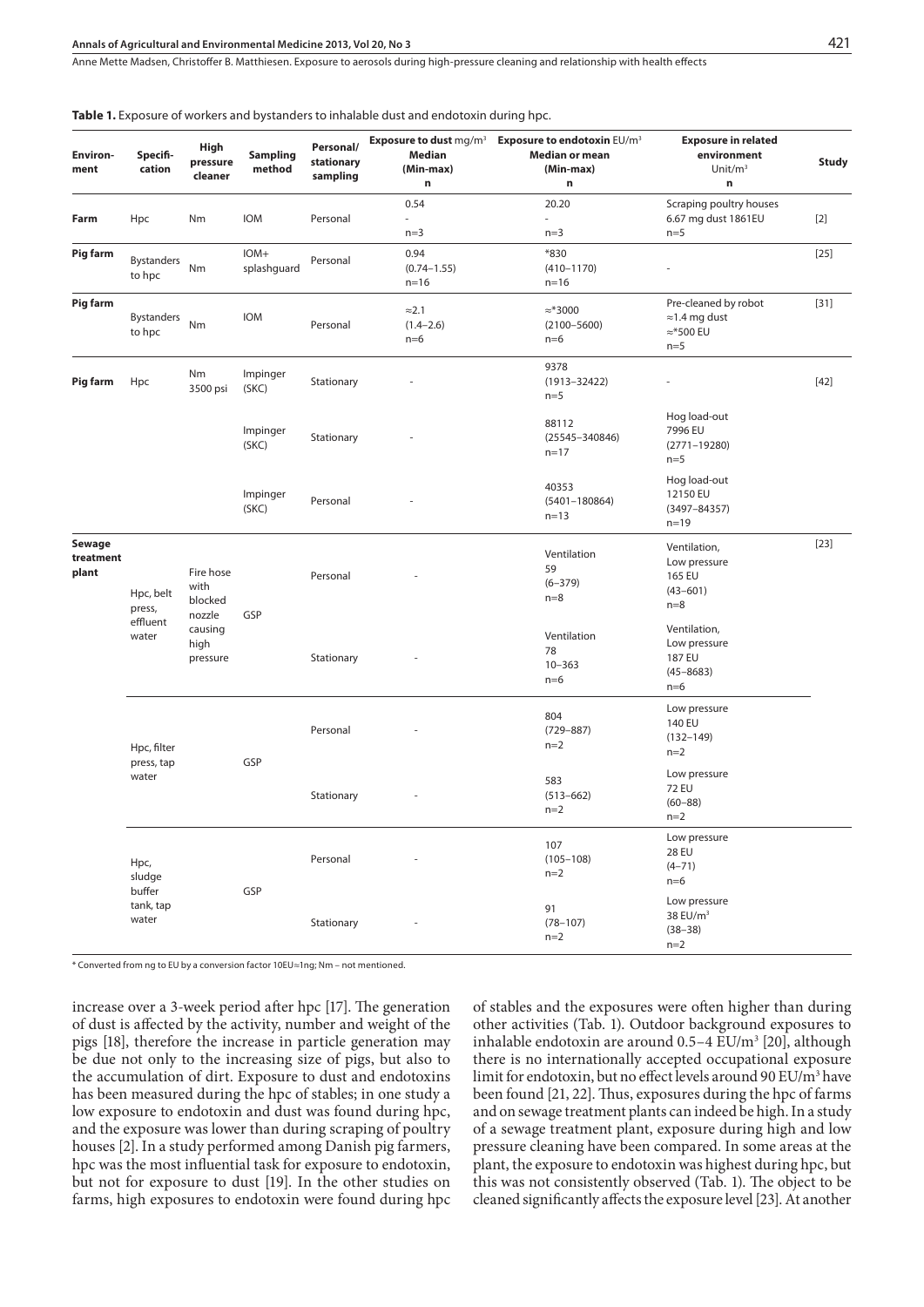sewage treatment plant, stationary measurements showed significantly higher concentrations of coliform bacteria  $(1 \times 10^3 \text{ cfu/m}^3)$  and mesophilic bacteria  $(4 \times 10^4 \text{ cfu/m}^3)$  in an area with hpc than in any other areas at the plant [24].

Different devices have been used for measuring exposure during hpc (Tab. 1). In one study, a splashguard was used together with an IOM sampler because hpc generates a lot of water splashing [25], but in other studies protection against splash is not described.

**Exposure to chemical compounds.** Three studies have been published about exposure to chemical compounds during hpc, two about graffiti removal and one about cleaning-up chemical pollutions. In a study from 1993, during graffiti removal, the workers using hpc were exposed to the solvent dichloromethane (DCM). The exposure level exceeded the Swedish short-term exposure limit by up to 17 times [26]. Since December 2010, the use of DCM in paint-strippers has been banned for consumers and many professionals in the European Union. In a study published in 2001, the removal of graffiti using hpc caused exposure to pseudocumene (1,2,4-trimethylbenzene) (Tab. 2). The exposure level occasionally exceeded the exposure limit, but only when working in poorly ventilated spaces, such as in lifts [27]. Furthermore, the 8-hour time-weighted average exposures were below 20% of the Swedish permissible exposure limit for all solvents. Even though the exposures were below exposure limits, the workers displayed more unspecific health symptoms, such as irritative symptoms of the respiratory tract, compared to controls [27]. Hpc methods are still used for the removal of graffiti [28, 29], although there is awareness of the environmental consequences of graffiti removal [29].

During maintenance of a chemical plant producing Toluene 2,4-diisocyanate (TDI), hpc of objects was carried out without using respiratory protection. The exposure to TDI could be much higher than exposure limits [14] (Tab. 2).

Table 2. Personal exposure to organic compounds in aerosols during hpc.

**Exposure of bystanders.** Two cases of Legionnaire's disease seem to be associated with exercise walking through a marina where boats were being cleaned by hpc using water containing *Legionella pneumophila* [30]. Also, bystanders (2–5 m away) of farmer who was cleaning a pig stable were exposed (Tab. 1) and showed health effects of exposure [25, 31], but symptoms were not compared to symptoms when other work tasks were performed in the stable.

To obtain an impression of how distance from an active hpc influences exposure, Visser et al. used stationary samplers to measure exposure at different distances  $\left($ <1, 1–2 and  $>2$  m) from the high pressure cleaner. A significant concentration gradient could not be found, although the expected trend with decreasing concentration with distance was seen in some areas of hpc [23].

**Aerosolisation in experimental settings.** Aerosolisation of particles of different sizes during the cleaning of a car door has been measured in an experimental setting. For the car washing experiment, a high pressure spray unit using 7.3 litres water/min was compared with a hand spay nozzle operated between 11.8–15.4 litres water/min. During the experiment, when using hpc, a visible fog formed which persisted for several minutes after the high pressure hose was turned off. A high variability in aerosol emissions was observed, although the detection of statistically significant differences in emissions associated with the type of device was not possible. The use of a water-efficient device tended to generate more particles smaller than 2 µm in diameter. Thus, the use of a water-efficient device may cause a higher exposure to these small particles during hpc [32].

In an experimental set up to simulate typical high pressure water cleaning (Kärcher K460, Castorama, Créteil, France) of surfaces in the food industry, the aerosolisation and spread of a bacterium from a biofilm was demonstrated. The study showed that *Pseudomonas putida* was aerosolized during

| Environ-<br>ment                                | <b>Exposure during hpc</b><br><b>Geometric mean or mean (Min-Max)</b>                                                                                                                                                                                                                                                                                                                                                                                                                                                                                                        | <b>Relation to exposure limit</b>                                                                                                                                                               | <b>Related environment</b>                                                                                                                                          | <b>Study</b> |
|-------------------------------------------------|------------------------------------------------------------------------------------------------------------------------------------------------------------------------------------------------------------------------------------------------------------------------------------------------------------------------------------------------------------------------------------------------------------------------------------------------------------------------------------------------------------------------------------------------------------------------------|-------------------------------------------------------------------------------------------------------------------------------------------------------------------------------------------------|---------------------------------------------------------------------------------------------------------------------------------------------------------------------|--------------|
| Graffiti<br>removal<br>workers                  | N-methylpyrrolidone = $1.97 \text{ mg/m}^3$<br>$(0.01 - 24.61)$ , n=38<br>Propyleneglycol monomethyl ether =18.41 mg/m <sup>3</sup> (0.18-215.97), n=38<br>Toluene = $0.13$ mg/m <sup>3</sup> (0.05-2.06), n=38<br>Xylene = 1.48 mg/m <sup>3</sup> (0.2-21.92), n=38<br>Pseudocumene= 11.16 mg/m <sup>3</sup><br>$(1.59 - 278.84)$ , n=38<br>Hemimellitine= 1.85 mg/m <sup>3</sup><br>$(0.62 - 39.18)$ , n=38<br>Ethylbenzene=0.4 mg/m <sup>3</sup> (0.075-4.82), n=38<br>Nonane=0.67 mg/m <sup>3</sup> (0.23-6.69), n=38<br>Octane=0.16 mg/m <sup>3</sup> (0.12-0.28), n=38 | All under the Swedish short<br>term exposure limit.<br>Only pseudocumene<br>occasionally exceeded an<br>exposure limit of 170 mg<br>m <sup>-3</sup> when working in poorly<br>ventilated spaces |                                                                                                                                                                     | $[27]$       |
| Graffiti<br>removal<br>workers                  | DCM long term exposure= 127 mg/m <sup>3</sup><br>$(18 - 1188)$ , n=12<br>DCM shot term exposure= $400 \text{ mg/m}^3$<br>$(6-5315)$ , n=12<br>Dipropyleneglycol monomethyl ether & Propylene Glycol Butyl Ether =<br>7.9 mg/m <sup>3</sup><br>$(2-11.8)$ , n=3<br>N-methylpyrrolidone = 9.9 mg/m <sup>3</sup> , n=1                                                                                                                                                                                                                                                          | DCM long-term exposure<br>limit= $120 \text{ mg/m}^3$<br>DCM & N-methylpyrrolidone<br>short-term exposure limit=<br>300 mg/m <sup>3</sup>                                                       |                                                                                                                                                                     | [26]         |
| <b>Maintenance</b><br>of a<br>chemical<br>plant | TDI (Toluene 2,4-diisocyanate) 0.245mg/m <sup>3</sup> , (0.075-0.91), n=6<br>Monochlorobenzene 7 mg/m <sup>3</sup> , n=1<br>Dichlorobenzene 10 mg/m <sup>3</sup> , n=1                                                                                                                                                                                                                                                                                                                                                                                                       | Threshold limit value - time<br>weighted average for TDI<br>$= 0.036$ mg/m <sup>3</sup> ; short- term<br>exposure limit = $s$ 0.14 mg/m <sup>3</sup> .                                          | Dismantling:<br>TDI 0.056mg/m <sup>3</sup> ,<br>$(0.008 - 0.129)$ , n=6<br>Monochlorobenzene 0.5mg/m <sup>3</sup> , n=1<br>Dichlorobenzene 5mg/m <sup>3</sup> , n=1 | $[14]$       |

Values above exposure limits are in bold. The names of the high pressure cleaners are not mentioned in the papers.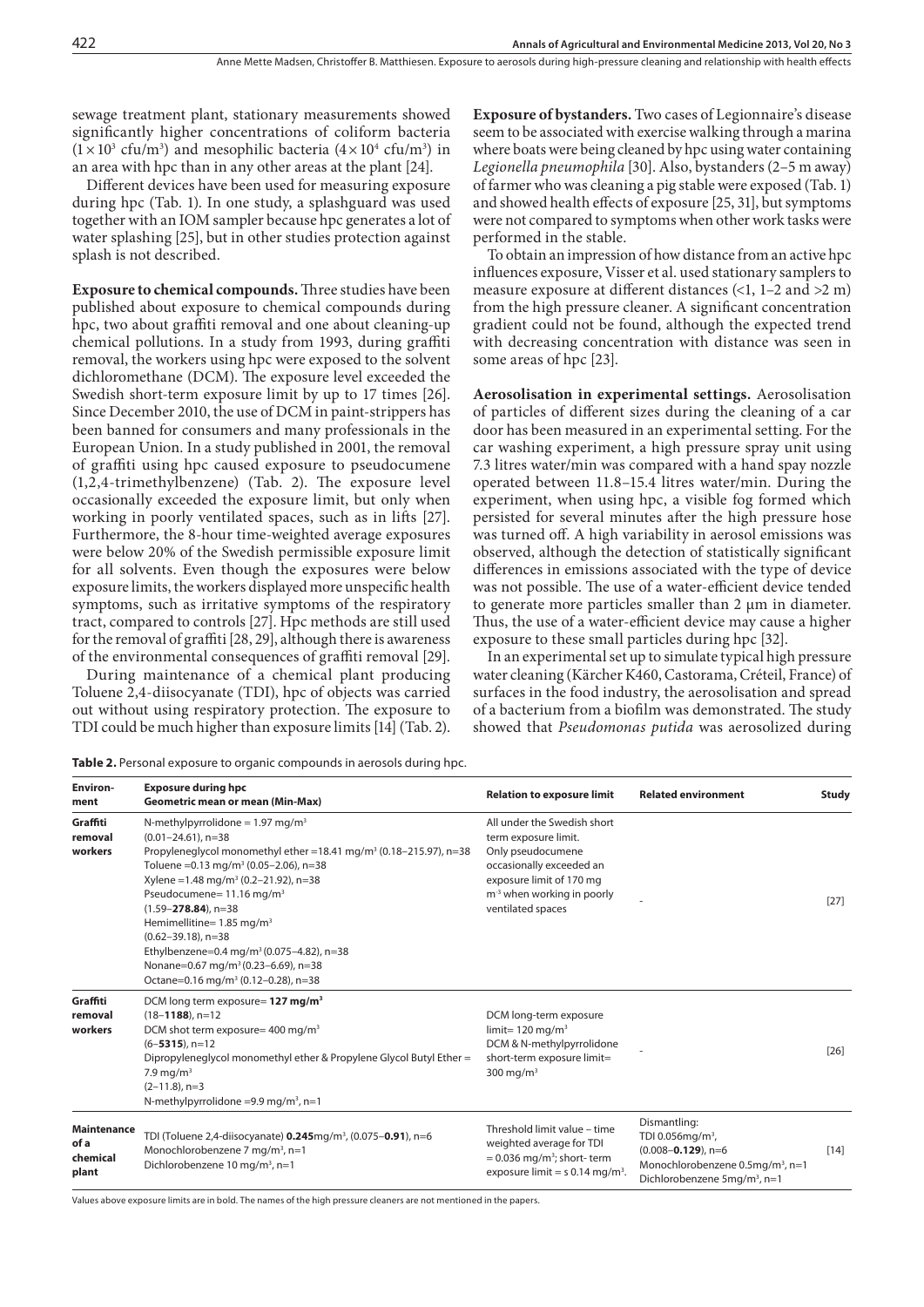the hpc of an area contaminated with this bacterium. A large number of *P. putida* cells adhered immediately to the outside of the nozzle of the high pressure cleaner, and from there it spread to the water pipe at a mean rate of 4.3 cm/day. This shows that hpc can generate a microbial aerosol from a contaminated surface which can continue its growth in other environments [33]. It also shows that the high pressure cleaner can become contaminated and therefore can be a source of exposure.

**Influence of water quality on exposure.** Water quality has a significant effect on exposure during hpc [23]. Contaminated water may cause health effects if it is used for hpc [30]. For example, an outbreak of Legionnaires' disease seems to be associated with the hpc of boats using roof-collected rainwater containing *Legionella pneumophila* [30]. *L. pneumophila* is a gram negative bacterium producing endotoxin and it has been found in very high concentrations in a water reservoir used for hpc at a sugar beet factory where 14 persons developed Pontiac fever [34] (Tab. 3). Pontiac fever has also been caused by work at a sewage treatment plant where hpc had been carried out, but it is not known whether hpc was the cause of the outbreak of the fever [35].

Water containing 20,400 EU/ml caused Pontiac fever among workers at a sugar beet factory, but the workers' exposure to endotoxin was not measured [34]. Hpc with effluent water in a sewage treatment plant caused a significantly higher exposure to endotoxin than when using tap water (Tab. 3). Water in a humidifier at a work place with cases of humidifier disease contained endotoxin at a level of about 1,600 EU\*/ml, and caused an exposure of  $1,300 - 3,900$   $EU^*/m^3$  [36]. In other studies, drinking water is described as containing endotoxin levels between <6.2 – 5,000 EU\*/ml water [37], 3.2 - 32,000 EU\*/ml water [38], and 0.2 - 11.9 EU\*/ml water [39]. These very different findings of concentrations of endotoxin show that drinking water as well as effluent water can contain a high concentration of endotoxin which may cause a high exposure if used for hpc.

**Hpc and particle size.** The size of particles influences where and how large a fraction is deposited in the airways [40]. It

| <b>Table 3.</b> Influence of water quality on exposure during hpc. |  |  |  |
|--------------------------------------------------------------------|--|--|--|
|--------------------------------------------------------------------|--|--|--|

also affects the length of time a particle can remain airborne and thus how far away or for how long time people may be exposed. Only few studies have been performed concerning hpc and exposure to particles of different sizes.

During hpc using a commercially available high-pressure cleaner (6-litre per minute, nozzle pressure 500 psi) a larger fraction of the airborne microorganisms were present in smaller aerosols, for example, 13% of the microorganisms were present in the aerosol fraction of 2.0–3.5µm, while during cleaning using a brush, only 7% of the microorganisms were present in this fraction [41]. During hpc of a pig barn the median exposure to inhalable dust and endotoxin were  $0.94 \text{ mg/m}^3$  and  $830 \text{ EU/m}^3$ , while the same values for respirable exposures were  $0.56 \text{ mg/m}^3$  and  $230 \text{ EU/m}^3$  [25]. This shows that a large fraction of the airborne particles and endotoxin were of respirable size. Also, during hpc of a car door (described above) most aerosol droplets were of respirable size with diameters between  $0.2 - 2 \mu m$ , but particles with diameters between  $3 - 10 \mu m$  were also present in aerosols [32].

**Attempts to reduce exposure during hpc.** Various attempts may be made to reduce workers' exposure during hpc. Among them are ventilation, use of respiratory protection and automation of processes. But prevention of the need to use hpc, e.g. by preventing leakages, use of material that is easy to clean, or timely disinfection before a biofilm develops [7], and graffiti prevention [29], may also be possible solutions. The use of clean water is also important for the prevention of high exposure (Tab. 3). It has also been shown that bacteria can grow in the nozzle of a high pressure cleaner, and disinfection of the nozzles has been suggested to prevent the spread of living bacteria [33].

A study performed at a sewage treatment plant showed that mechanical ventilation during hpc, in most cases reduces the endotoxin concentration in the room (Tab. 4). Even though the two examples in Table 4 reveal the big effect of ventilation, the study concluded that the presence of mechanical ventilation did not have a significant effect on endotoxin exposure [23]. Hpc of a specific object outdoors is expected to cause a faster dilution of the aerosol and a lower

| <b>Environment</b>                         | Sampling method                              | Aim                                                            | <b>High pressure</b><br>cleaner                              | <b>Concentrations</b>                                                     | Concentration<br>in tap water                    | study  |
|--------------------------------------------|----------------------------------------------|----------------------------------------------------------------|--------------------------------------------------------------|---------------------------------------------------------------------------|--------------------------------------------------|--------|
| <b>Outbreak of Legionnaires</b><br>disease | Water sampling from high<br>pressure cleaner | Investigate the cause of<br>Legionnaires' disease              | <b>Nm</b>                                                    | 6*10 <sup>5</sup> CFU Legionella /l<br>rainwater                          | <b>Below detection</b><br>level                  | $[30]$ |
| Pontiac fever at a sugar<br>beet factory   | Water sampling from water<br>reservoir       | Investigated cause of<br>Pontiac fever developed<br>during hpc | <b>Nm</b><br>20000 psi                                       | 20,400 EU/ml water and<br>10 <sup>5</sup> CFU Legionella/ml<br>water.     |                                                  | $[34]$ |
|                                            | Swabs of evaporator vessel tubes             |                                                                |                                                              | Legionella positive                                                       |                                                  |        |
| Sewage treatment plant                     | GSP personal                                 | Find the cleaning method<br>causing lowest exposure            | Fire hose with<br>blocked nozzle<br>causing high<br>pressure | <b>Effluent water</b><br>363 EU $m^{-3}$<br>$(337 - 416)$<br>$n=4$        | 209 EU m <sup>-3</sup><br>$(135 - 290)$<br>$n=3$ |        |
|                                            | <b>GSP</b> stationary                        |                                                                |                                                              | <b>Effluent water</b><br>380 EU m <sup>-3</sup><br>$(327 - 508)$<br>$n=3$ | 144 EU m <sup>-3</sup><br>$(102 - 248)$<br>$n=3$ | $[23]$ |
|                                            | Water sample                                 |                                                                |                                                              | <b>Effluent water</b><br>900-40000EU/ml<br>$n=2$                          |                                                  |        |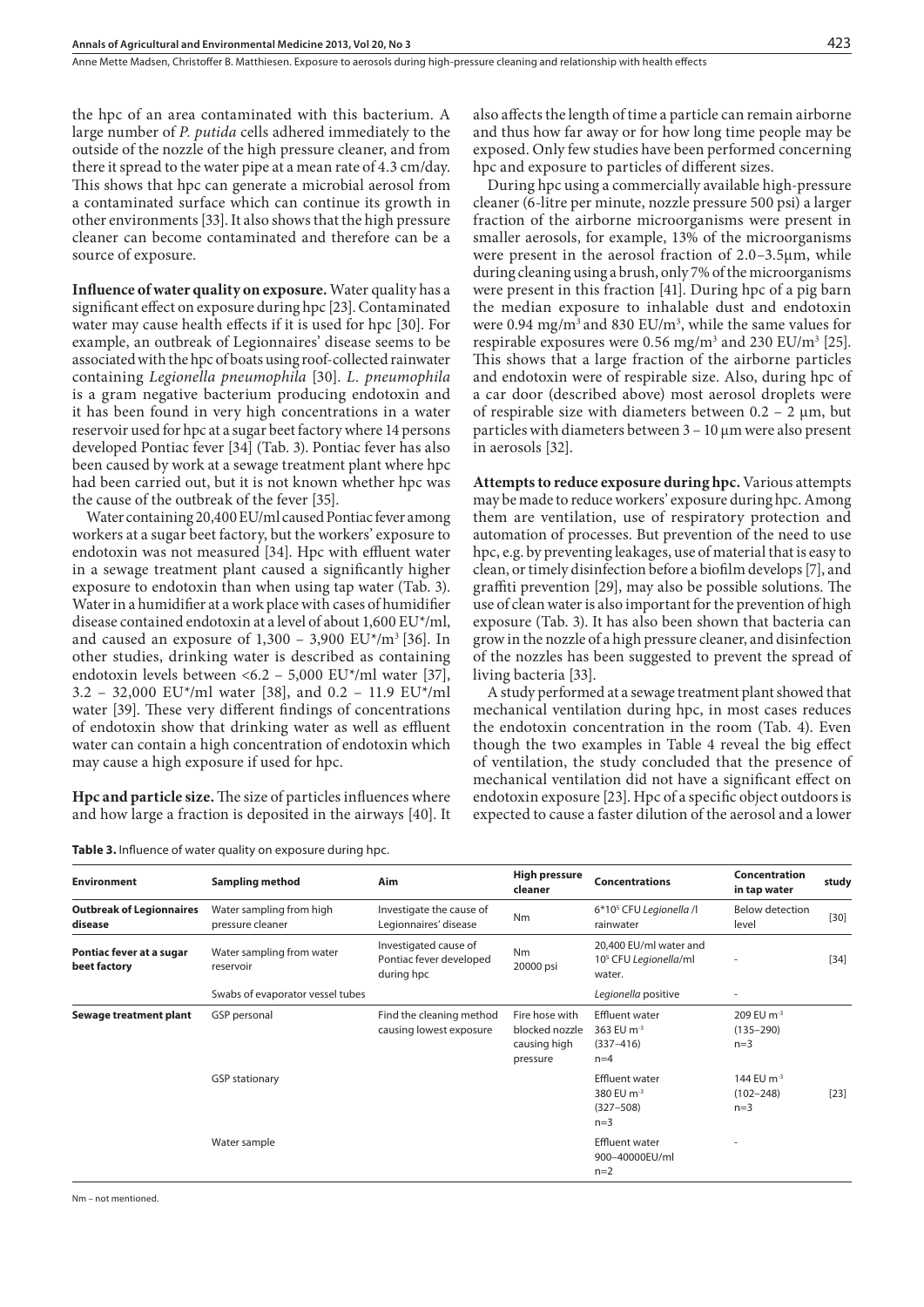**Table 4.** Exposure to inhalable endotoxin with and without ventilation during high pressure cleaning at a sewage treatment plant.

| <b>Environment</b>            | Personal/<br>stationary | Exposure to endotoxin EU/m <sup>3</sup><br>Median<br>(Min-Max)<br>n |                              |  |
|-------------------------------|-------------------------|---------------------------------------------------------------------|------------------------------|--|
|                               |                         | <b>No ventilation</b>                                               | <b>Ventilation</b>           |  |
| Belt press, tap,<br>water     | Personal                | 209<br>$(135 - 290)$<br>$n=3$                                       | 37<br>$(26 - 45)$<br>$n=4$   |  |
|                               | Stationary              | 144<br>$(102 - 248)$<br>$n=3$                                       | 29<br>$(26 - 34)$<br>$n=3$   |  |
| Belt press, effluent<br>water | Personal                | 363<br>$(337 - 416)$<br>$n=4$                                       | 59<br>$(6 - 379)$<br>$n = 8$ |  |
|                               | Stationary              | 380<br>$(327 - 508)$<br>$n=3$                                       | 78<br>$(10 - 363)$<br>$n=6$  |  |

Reference [23].

exposure than if performed indoors: however, this has not been verified in an experiment.

Robots for cleaning stables are used as an alternative to hpc; the robots do not make hpc redundant but reduce the amount of dirt and the time needed for hpc. Pre-cleaning of a piggery using a robot compared to no pre-cleaning has been shown to reduce the exposure to dust and endotoxin during the following high pressure cleaning of the piggery (Tab. 1). Pre-cleaning using a robot compared to no pre-cleaning also resulted in an attenuation in the increase in bronchial responsiveness and airway inflammatory response of people present in the piggery during hpc [31].

Studies with volunteers present in a stable during hpc showed acute inflammatory responses in the upper airways. When the volunteers used half-masks (Sundströms, p3 filter) the inflammatory responses were weaker [25]. Graffiti removers are exposed to organic solvents during hpc, and while using half-mask respirators workers have reported reduced irritative symptoms in the upper respiratory tract [26].

#### **CONCLUSIONS**

Only few studies have been published about exposure to aerosols during hpc, and exposure has only been measured in some environments. Several papers have concluded that cleaning is a work process causing high exposure, but the cleaning procedure is not further described. Measuring exposure during hpc in such diverse environments as agriculture and graffiti removal has been performed, and high exposures to aerosol components were found in both environments. A few cases about outbreaks of diseases caused by exposure to microorganisms and endotoxin during hpc have also been published which showed that exposure levels can cause acute health effects. The use of clean water during hpc is also emphasized since effluent water or roof-collected rain water can cause a higher exposure to bioaerosols and related health effects. However, tap water in some areas also seems to have a high content of endotoxin, and this should be considered when deliberating the protection of the workers'airways. High pressure cleaners are also used in private settings, but no papers have been found about, e.g. exposure to bioaerosols during hpc of garden furniture or tiles. However, under experimental conditions, particle generation during car washing has been measured. Potential health effects of these particles have not been measured but may be of high relevance as they may contain trafficgenerated particles, including combustion particles, as well as microorganisms and pollen.

Different attempts have been made to reduce workers' exposure and the health effects of exposure during hpc. Among them, the use of respiratory protection, ventilation and automation of work processes have been used with some degree of success. However, in general, the few studies performed concerning the factors affecting the exposure, or health effects of exposure, during hpc have difficulties in showing significant effects. This seems to be caused mainly by very high variations in aerosol generation between repeats of the same task, both in a work place and in an experimental setting. This may partly be because the objects to be cleaned may be dirty in varying degrees, and this will affect the exposure. In order to obtain conclusive results a high number of repeats seem to be necessary, but it may also be relevant in an experimental setting to control other factors, such as the degree of dirtiness of the object to be cleaned.

The presented study shows that both the material to be cleaned and the water used highly influence the exposure to aerosol components. Exposures during high and low pressure cleaning have been compared. A single study has shown that use of a water-efficient device during hpc seems to generate more small particles (smaller than  $2 \mu m$ ), but no study has been found comparing exposure during the use of different high pressure cleaners. The comparison of exposure levels during the use of commercially available equipment for hpc and other cleaning methods are necessary steps for developing hygienic recommendations.

#### **Acknowledgements**

This study was initiated thanks to Niels Haahr Petersen from the Danish Working Authority who requested more information about exposure and the health effects of exposure during hpc. The authors extend their thanks to Kira Tendal for linguistic assistance.

#### **REFERENCES**

- 1. Simpson JCG, Niven RM, Pickering CAC, Oldham LA, Fletcher AM, Francis HC. Comparative personal exposures to organic dust and endotoxin. Ann Occup Hyg. 1999; 43(2): 107–115.
- 2. Nieuwenhuijsen MJ, Noderer KS, Schenker MB, Vallyathan V, Olenchock S. Personal exposure to dust, endotoxin and crystalline silica in California agriculture. Ann Occup Hyg. 1999; 43(1): 35–42.
- 3. Tsapko VG, Chudnovets AJ, Sterenbogen MJ, Papach VV, Dutkiewicz J, Skorska C, Krysinska-Traczyk E, Golec M. Exposure to bioaerosols in the selected agricultural facilities of the Ukraine and Poland – a review. Ann Agric Environ Med. 2011; 18(1): 19–27.
- 4. Hagstrom K, Lundholm C, Eriksson K, Liljelind I. Variability and determinants of wood dust and resin acid exposure during wood pellet production. measurement strategies and bias in assessing exposureresponse relationships. Ann Occup Hyg 2008; 52(8): 685–694.
- 5. Madsen AM. Identification of Work Tasks Causing High Occupational Exposure to Bioaerosols at Biofuel Plants Converting Straw or Wood Chips. In. Marco Aurélio dos Santos Bernardes (Ed). Environmental Impact of Biofuels, 251–270. Intech, 2011.
- 6. Stitz L, Aguzzi A. Aerosols. an underestimated vehicle for transmission of prion diseases? Prion. 2011; 5(3): 138–141.